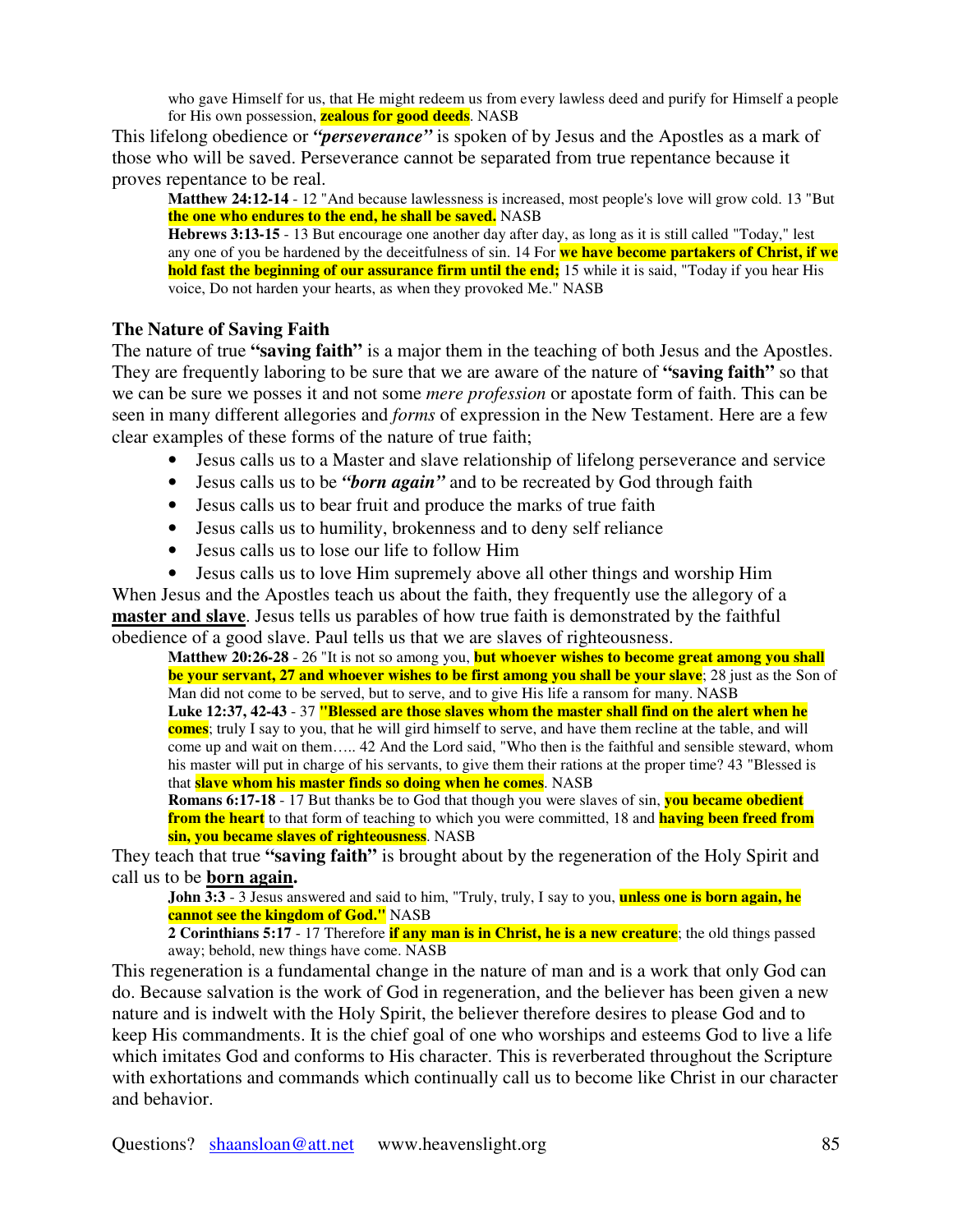**Ephesians 5:1-2** - 5:1 Therefore **be imitators of God, as beloved children; 2 and walk in love, just as Christ** also loved you, and gave Himself up for us, an offering and a sacrifice to God as a fragrant aroma. NASB

**1 Peter 1:15-16** - 15 but like the Holy One who called you, **be holy yourselves also in all your behavior**; 16 because it is written, "You shall be holy, for I am holy." NASB

This is also shown in the allegory of a **fruit bearing vine or tree**. This expression of true saving faith is frequently shown by Jesus and the Apostles. When this is shown, there is a contrast given between those **"true believers"** who do bear fruit and by it prove the reality of faith, and those **"mere professors"** who do not and are destroyed. In these examples of fruit bearing, Jesus and the Apostles are laboring to show the *"marks"* or *"evidence*" of true **"saving faith"** so that we can discern the difference between **"saving faith"** and **"mere profession."**

John 15:5-7 - 5 "I am the vine, you are the branches; he who abides in Me, and I in him, he bears **much fruit**; for apart from Me you can do nothing. 6 "**If anyone does not abide in Me, he is thrown** away as a branch, and dries up; and they gather them, and cast them into the fire, and they are **burned**. 7 "If you abide in Me, and My words abide in you, ask whatever you wish, and it shall be done for you. NASB

**Matthew 7:16-21** - 16 "You will know them by their fruits. Grapes are not gathered from thorn bushes, nor figs from thistles, are they? 17 "Even so, **every good tree bears good fruit; but the bad tree bears bad fruit. 18 "A good tree cannot produce bad fruit, nor can a bad tree produce good fruit.** 19 "Every tree that does not bear good fruit is cut down and thrown into the fire. 20 "So then, you will know them by their fruits. NASB

Another analogy employed by Jesus and the Apostles to show true faith is that of **self denial, humility and brokenness**. We are to mourn and weep over our sin and self-reliance, for no one has the power in and of themselves to please God. This is only accomplished by the power of the Spirit through faith, for *"without faith it is impossible to please God"* (Heb 11:6). When we come to Christ by repentance and faith, we denounce ourselves in brokenness over our sin, and we humble ourselves before God confessing our sins and our profound offenses against the God of Heaven and in faith we cast ourselves at His mercy through trusting what Christ has done for us, not in any way how we have merited God's favor. True faith relies solely on the merits of Christ, embracing our own weakness and inability to earn God's favor. Therefore the Gospel calls us to abandon self reliance and trust in Christ ALONE for justification and reconciliation to God.

**Luke 9:23** - 23 And He was saying to them all, **"If anyone wishes to come after Me, let him deny himself, and take up his cross daily**, and follow Me. NASB

**Matthew 18:2-4** - 2 And He called a child to Himself and set him before them, 3 and said, **"Truly I say to** you, unless you are converted and become like children, you shall not enter the kingdom of heaven. 4 **"Whoever then humbles himself as this child**, he is the greatest in the kingdom of heaven. NASB **James 4:6-10** - 6 But He gives a greater grace. Therefore it says, **"God is opposed to the proud, but gives grace to the humble."** 7 Submit therefore to God. Resist the devil and he will flee from you. 8 Draw near to God and He will draw near to you. **Cleanse your hands, you sinners; and purify your hearts, you double-minded. 9 Be miserable and mourn and weep; let your laughter be turned into mourning, and your joy to gloom. 10 Humble yourselves** in the presence of the Lord, and He will exalt you. NASB

In fact, the Gospel call of self-denial is so great, that Christ calls us to **lose our own life to follow Him**. In this He means to say that His Lordship and purpose and plan for our life supersedes our own purposes and plans. He means for our life to take a whole new direction and for our plans to definitively change from our own sinful, self reliant direction of self fulfillment to and life of servant-hood to Him as our Master and King. We no longer live for ourselves but instead for Christ. Our lives no longer belong to us but rather to Christ our Redeemer King who bought and paid our ransom from death and delivered us into eternal life!

**Luke 9:23-25** - 23 And He was saying to them all, "If anyone wishes to come after Me, let him deny himself, and take up his cross daily, and follow Me. 24 "**For whoever wishes to save his life shall lose it, but whoever loses his life for My sake, he is the one who will save it.** 25 "For what is a man profited if he gains the whole world, and **loses or forfeits himself?** NASB